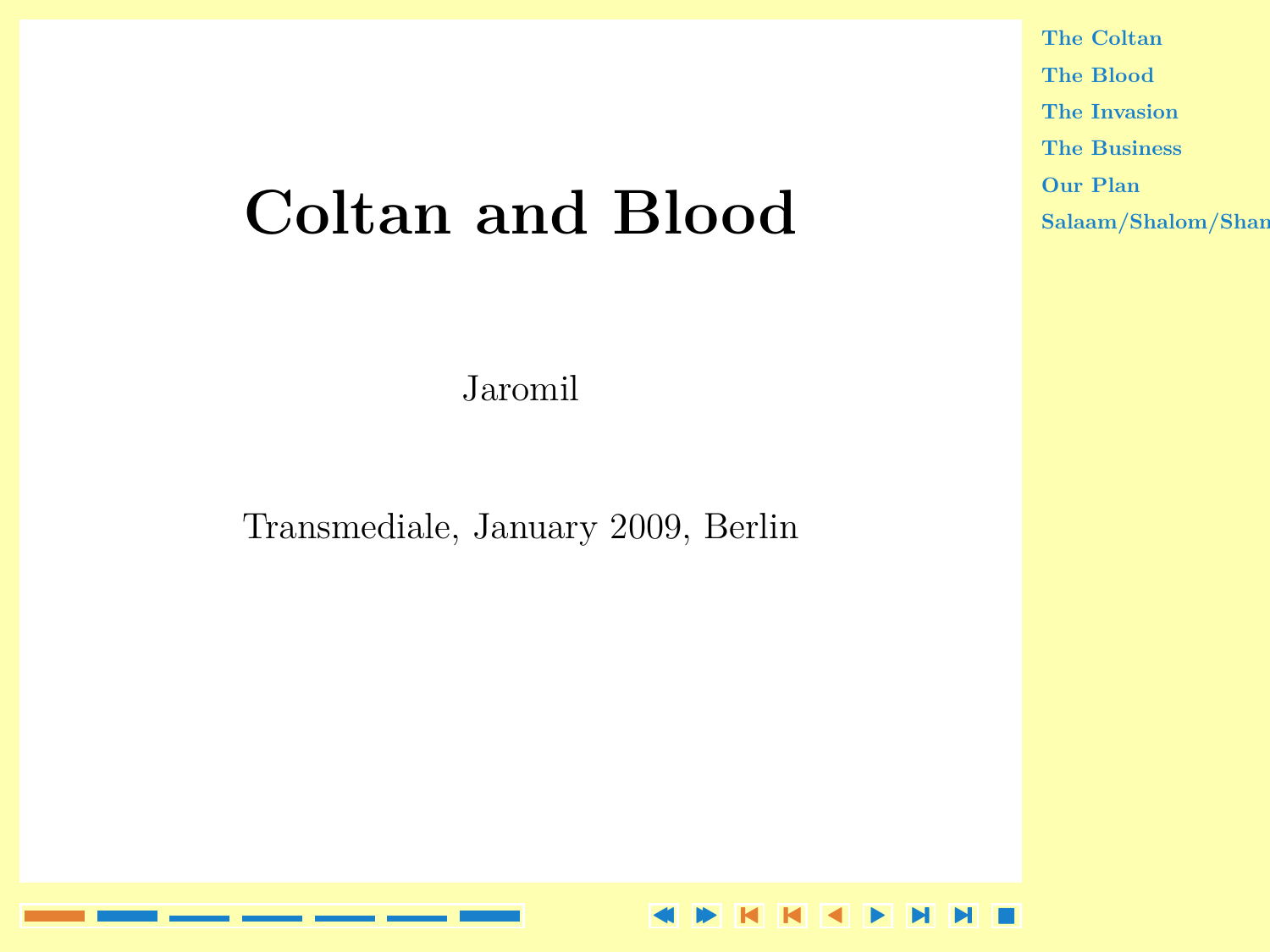### The Coltan

<span id="page-1-0"></span>Coltan is an abbreviation for **Columbite-Tantalite**. A mineral with the unique ability when refined to reduce corrosion and increase heat resistance.



**Figure 1.1**

[The mineral is valuable for technology industries, its demand exploded in](#page-2-0) the past 10 years. It is used to produce **cell phones, dvd-players, laptop computers and games<sup>1</sup>** as well in **jet engines, ballistic missiles and nuclear reactors**.

**80% World's known reserves are in Congo** (DRC), mostly in the Eastern provinces of **Kivus and Orientale**, extracted from the ore in a process similar to that of the Californian gold miners of the 1800s.

the Play Station 2 production was halted in December 2000 because of coltan shortage **<sup>1</sup>**

[-](#page-2-0)

**NN** 

**The Coltan [The Blood](#page-2-0) [The Invasion](#page-3-0) [The Business](#page-4-0) [Our Plan](#page-5-0)**  $Salaam/Shalom/Shan$  $Salaam/Shalom/Shan$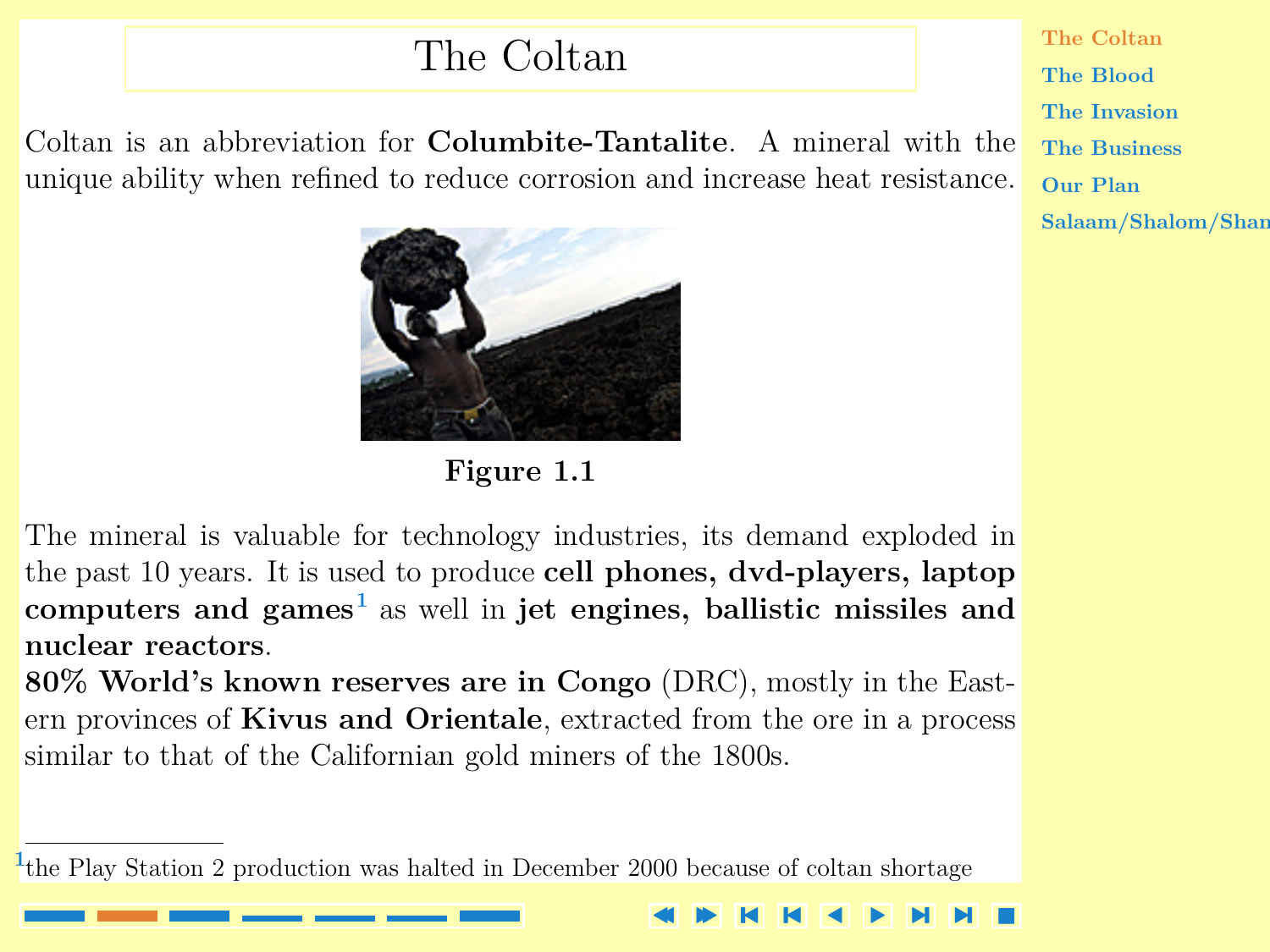### The Blood

<span id="page-2-0"></span>[The war in Eastern Congo is mainly driven by economic factors: an outside](#page-3-0) consumer market hungry for **laptops and telephones** for which Congo delivers the raw materials.



**Figure 2.1**

The conflict has resulted in estimated **4 million deaths**, **2 million displaced** and **340.000 refugees** in neighbouring countries.

**30% of East Congolese school children** are reported to be working in the coltan mines under inhuman conditions.

This crisis is the worst contemporary humanitarian crisis in the World provoked by Western post-colonialist economies.

**[The Coltan](#page-1-0) The Blood [The Invasion](#page-3-0) [The Business](#page-4-0) [Our Plan](#page-5-0)**  $Salaam/Shalom/Shan$  $Salaam/Shalom/Shan$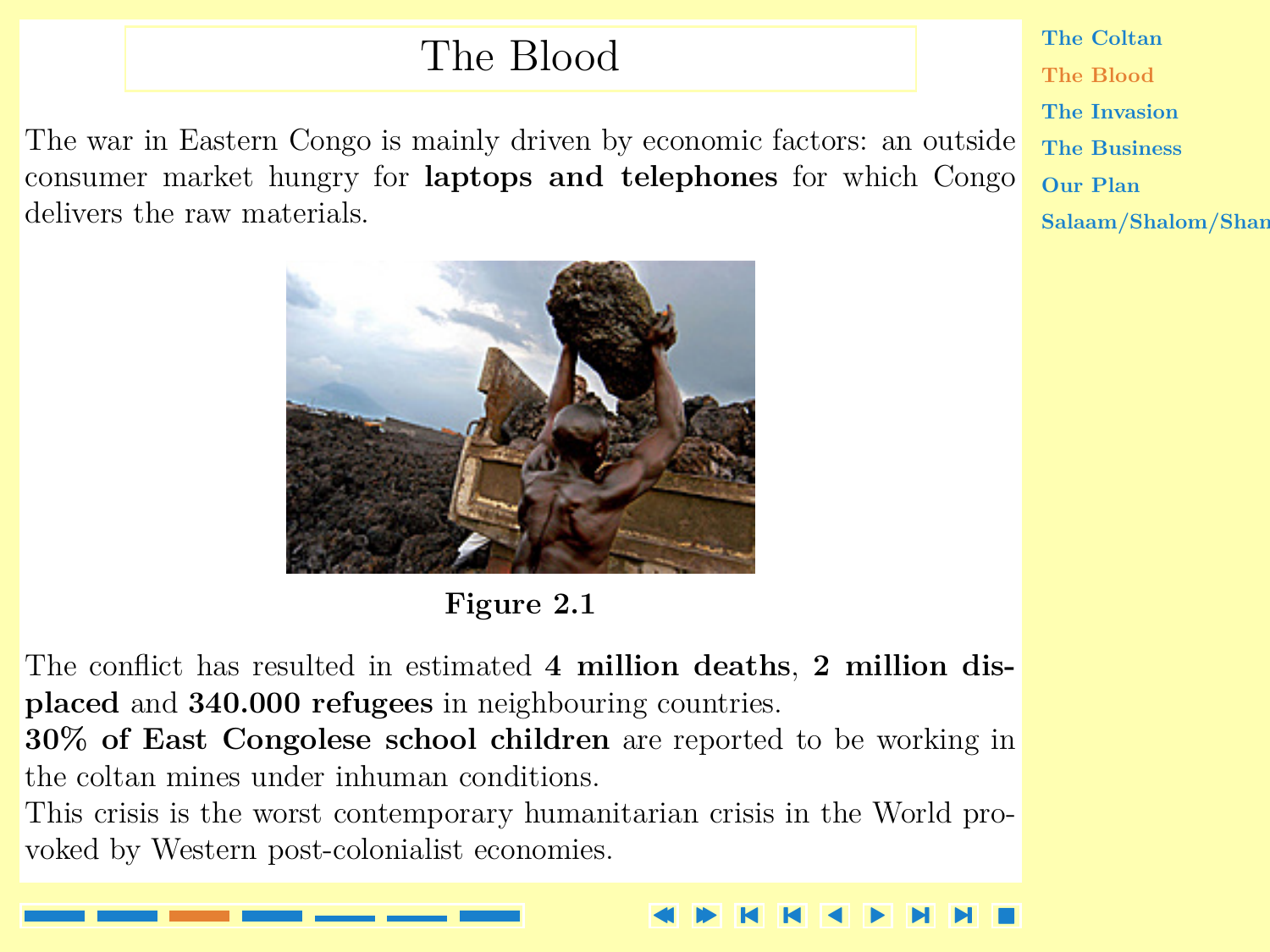### The Invasion

<span id="page-3-0"></span>[In 1998 leaders of Rwanda and Uganda, military trained and equipped by](#page-4-0) foreign countries, invaded the mineral-rich areas of Congo (DRC).





The invaders installed colonial-style governments supported in arms and training by Western allies, together with a \$5 million Citibank loan. Invasion of DRC allowed corporations as **American Mineral Fields** (AMF) to illegally mine. San Francisco based engineering firm **Bechtel Inc.** established ties, drawing up an inventory of mineral resources and providing the industry with refined supplies.**<sup>2</sup>**

**[The Coltan](#page-1-0) [The Blood](#page-2-0) The Invasion [The Business](#page-4-0) [Our Plan](#page-5-0)**  $Salaam/Shalom/Shan$  $Salaam/Shalom/Shan$ 

Project Censored, 2003 Top 25 stories, "American Companies Exploit the Congo", Philip **<sup>2</sup>** Beard, Arinze Anoruo, Chris Salvano.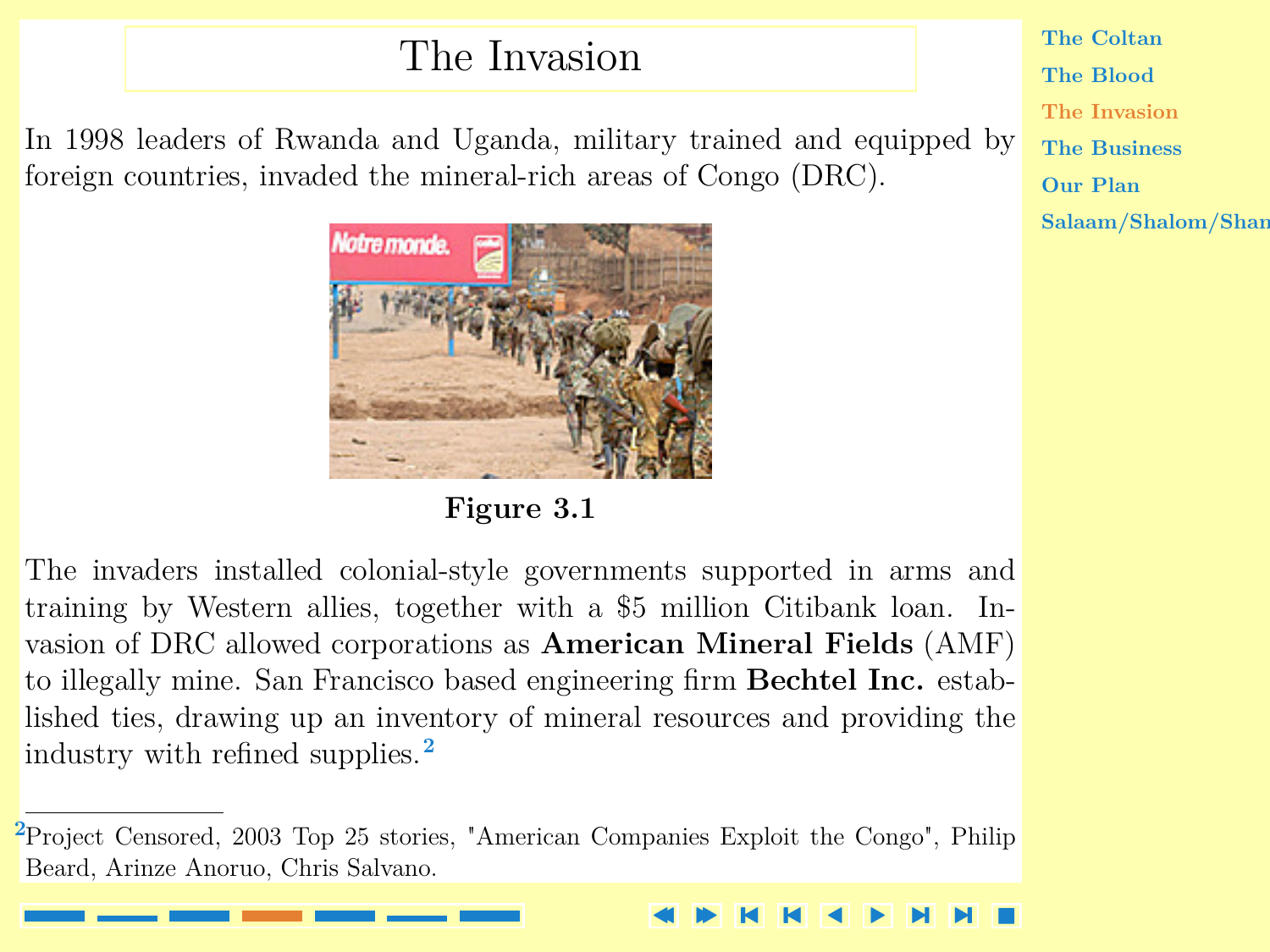### The Business

<span id="page-4-0"></span>[As of today the mineral exploitation is known to involve U.S. based](#page-5-0) **Cabot Corp. and OM Group**; Germany's **HC Starck** and Chinese corporation **Nigncxia**. **3**



**Figure 4.1**

Payback to Congolese militias is mostly in arms, from dealers as **Simax**, **Lockheed Martin**, **Halliburton**, **Northrop Grumman**, **GE**, **Boeing** and **Raytheon**. Their action is covert under the face of "humanitarian" organizations as **CARE** (funded by Lockheed Martin) and **International Rescue Committee**. **4**

Dollars and Sense, July/August 2001, "The Business of War in the Democratic Republic Of **<sup>3</sup>** Congo: Who benefits?", by Dena Montague and Frieda Berrigan CovertAction Quarterly, Summer 2000, "U. S. Military and Corporate Recolonization of the **<sup>4</sup>** Congo", by Ellen Ray

**[The Coltan](#page-1-0) [The Blood](#page-2-0) [The Invasion](#page-3-0) The Business [Our Plan](#page-5-0)**  $Salaam/Shalom/Shan$  $Salaam/Shalom/Shan$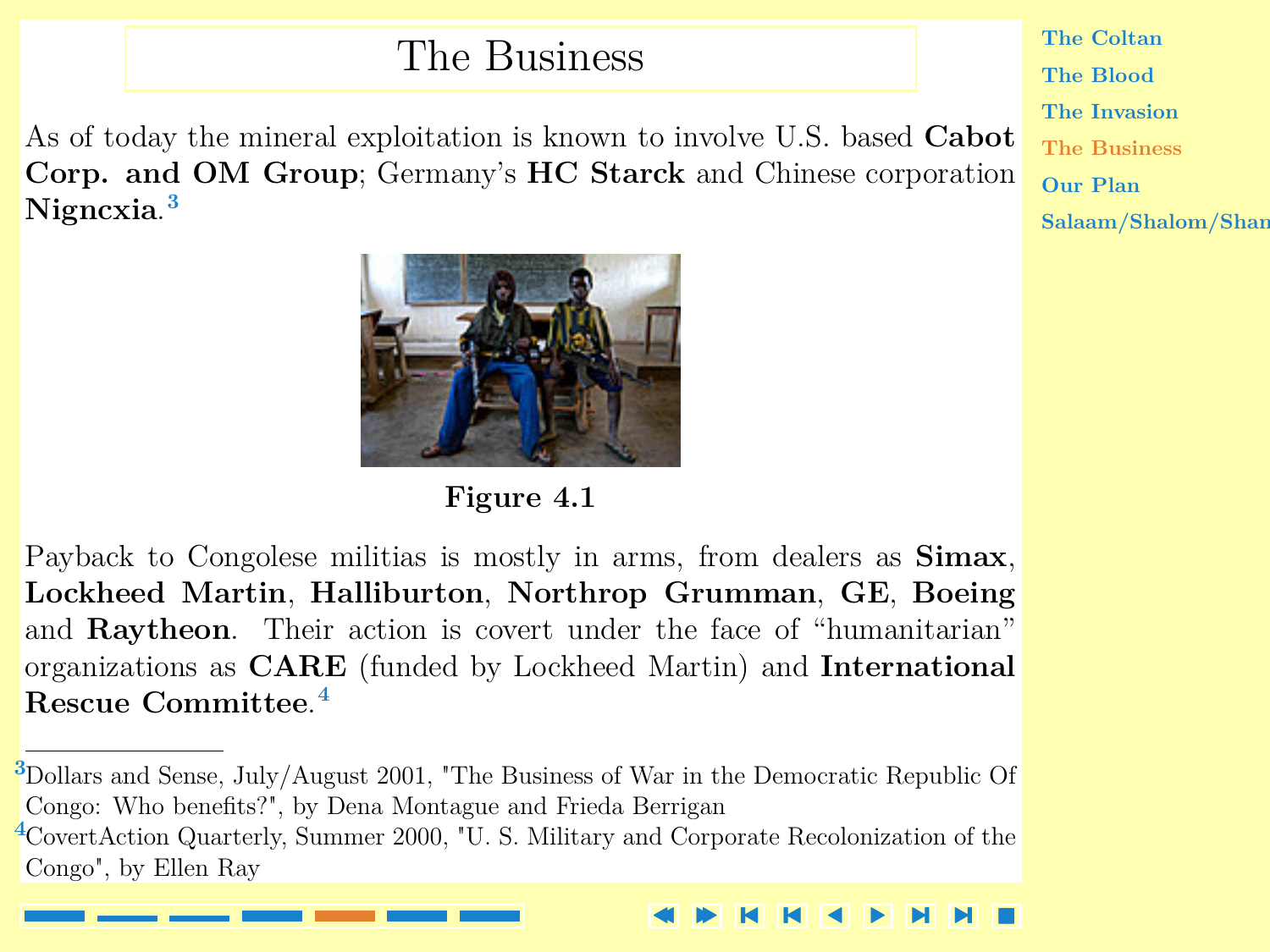### Our Plan

<span id="page-5-0"></span>Most international media still portrays the war in East Congo as an ethnic conflict, marginalizing efforts made by local communities to find a solution.



**Figure 5.1**

The indigenous Congolese organization **Yole!Africa calls everyone to stop using laptops, phones or I-pods on day July 2** to tell the World that many people, most unknowingly, are responsible for this ongoing catastrophe every time they buy a new laptop, phone or I-pod.

The hacker's network **dyne.org calls high-tech industries to free products from DRM, Trusted Computing and any other restriction** so that everyone in the World is able to appropriate the use of these technologies and build local businesses.

[Yole!Afrika is co-producing a documentary about mobile phones and blood](#page-6-0) directed by Frank Polsen, out this year.

**[The Coltan](#page-1-0) [The Blood](#page-2-0) [The Invasion](#page-3-0) [The Business](#page-4-0) Our Plan**  $Salaam/Shalom/Shan$  $Salaam/Shalom/Shan$